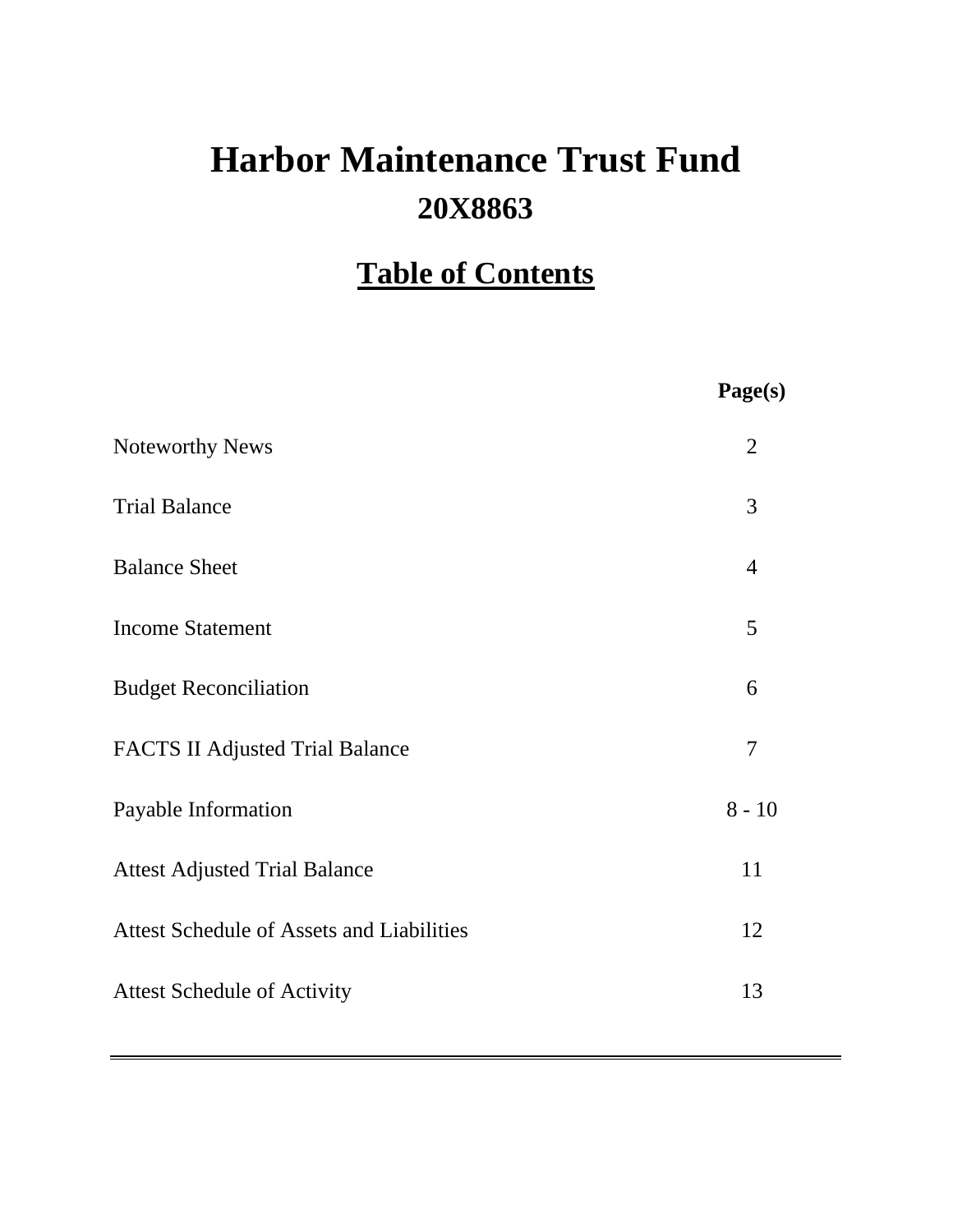## **Harbor Maintenance Trust Fund**

## **20X8863**

## **Noteworthy News**

**1. There are no Noteworthy News items for August 2007.**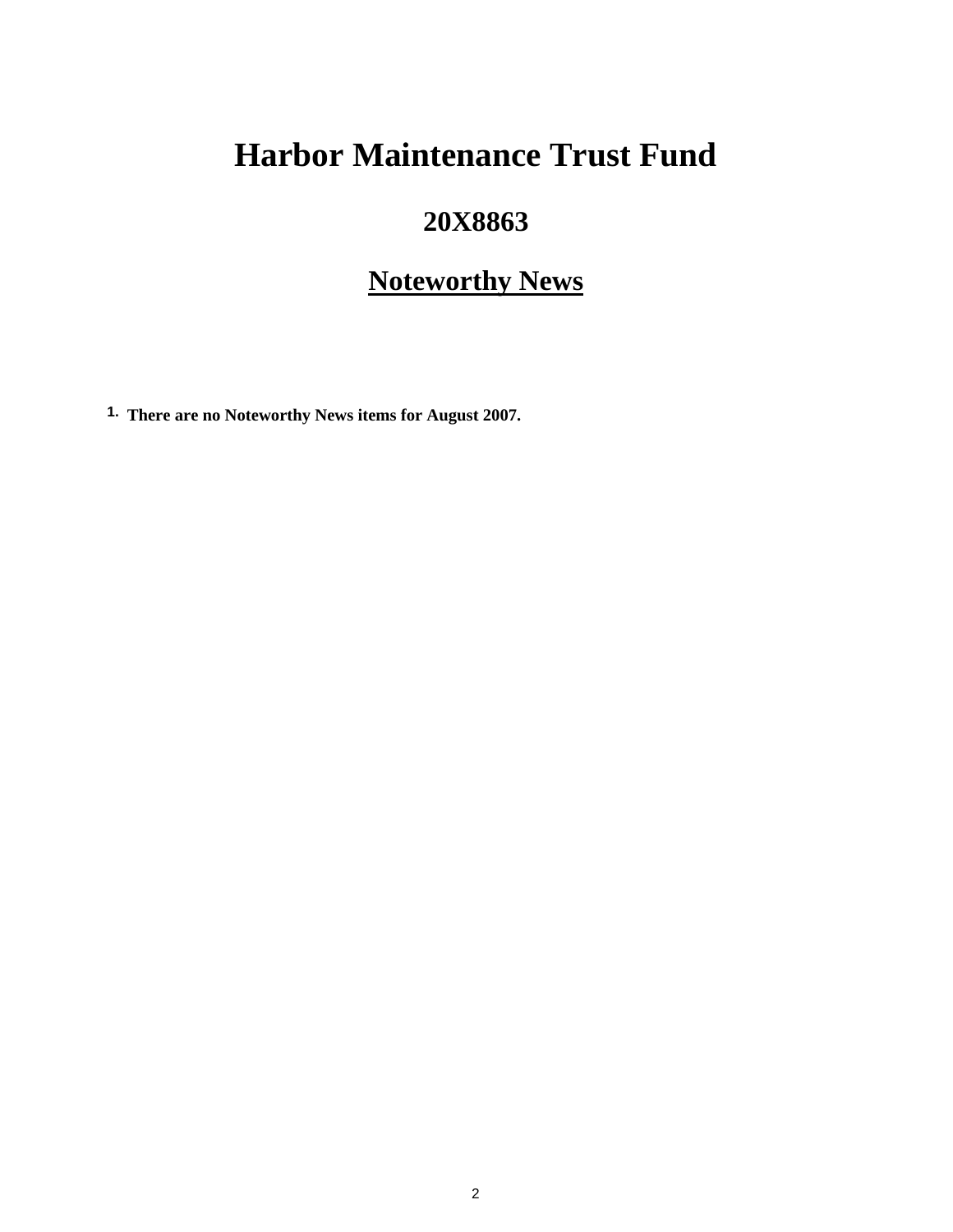#### **Harbor Maintenance Trust Fund 20X8863 Trial Balance (Final) July 31, 2007 Through August 31, 2007**

**RUN DATE: 09/10/07**

| GL    | RUN TIME: 15:45:18               | <b>BEGINNING</b>  | <b>TOTAL</b>          | <b>TOTAL</b>      | <b>ENDING</b>     |
|-------|----------------------------------|-------------------|-----------------------|-------------------|-------------------|
| ACCT# | <b>GENERAL LEDGER ACCOUNT</b>    | <b>BALANCE</b>    | <b>DEBITS</b>         | <b>CREDITS</b>    | <b>BALANCE</b>    |
|       |                                  |                   |                       |                   |                   |
|       | <b>ASSETS</b>                    |                   |                       |                   |                   |
| 1010  | CASH                             | 139,134,067.39    | 13,245,468,273.56     | 13,269,224,354.75 | 115,377,986.20    |
| 1340  | <b>ACCRUED INCOME RECEIVABLE</b> | 48,194,629.96     | 11,551,254.77         | 47,669,874.84     | 12,076,009.89     |
| 1610  | PRINCIPAL ON INVESTMENTS         | 3,677,655,359.19  | 13, 139, 114, 408. 72 | 13,080,533,984.13 | 3,736,235,783.78  |
| 1611  | <b>DISCOUNT ON PURCHASE</b>      | (48, 180, 357.98) | 9,736,535.18          | 8,452,455.48      | (46, 896, 278.28) |
| 1612  | PREMIUM ON PURCHASE              | 84,288,342.66     | 0.00                  | 0.00              | 84,288,342.66     |
| 1613  | AMORTIZATION DISC/PREM           | (36, 407, 127.81) | 2.100.665.08          | 11,120,477.93     | (45, 426, 940.66) |
|       | <b>TOTAL ASSETS</b>              | 3,864,684,913.41  | 26,407,971,137.31     | 26,417,001,147.13 | 3,855,654,903.59  |
|       | <b>LIABILITIES</b>               |                   |                       |                   |                   |
| 2150  | <b>LIABILITY FOR ALLOCATION</b>  | 127,523,159.98    | 138,562,401.51        | 149,624,803.05    | 138,585,561.52    |
|       | <b>TOTAL LIABILITIES</b>         | 127,523,159.98    | 138,562,401.51        | 149,624,803.05    | 138,585,561.52    |
|       | <b>TOTAL NET ASSETS</b>          | 3,737,161,753.43  | 26,546,533,538.82     | 26,566,625,950.18 | 3,717,069,342.07  |
|       | <b>CAPITAL</b>                   |                   |                       |                   |                   |
| 3310  | PRIOR UNDISTRIBUTED INC          | 3,305,748,757.49  | 0.00                  | 0.00              | 3,305,748,757.49  |
|       | <b>TOTAL CAPITAL</b>             | 3,305,748,757.49  | 0.00                  | 0.00              | 3,305,748,757.49  |
|       | <b>INCOME</b>                    |                   |                       |                   |                   |
| 5311  | <b>INTEREST ON INVESTMENTS</b>   | 126,234,565.13    | 47,669,874.84         | 61,107,558.00     | 139,672,248.29    |
| 5800  | <b>TAX ON IMPORTS</b>            | 817,564,219.39    | 0.00                  | 96, 361, 058.46   | 913,925,277.85    |
| 5800  | <b>TAX ON DOMESTICS</b>          | 60,469,198.14     | 0.00                  | 7,330,093.44      | 67,799,291.58     |
| 5800  | TAX ON PASSENGERS                | 8,665,892.00      | 0.00                  | 2,332,572.30      | 10,998,464.30     |
| 5800  | TAX ON FOREIGN TRADE             | 178,751,025.17    | 0.00                  | 9,354,262.00      | 188, 105, 287. 17 |
| 5311  | AMORTIZATION/ACCRETION           | (22, 743.89)      | 11,120,477.93         | 11,837,200.26     | 693,978.44        |
|       | <b>TOTAL INCOME</b>              | 1,191,662,155.94  | 58,790,352.77         | 188,322,744.46    | 1,321,194,547.63  |
|       | <b>EXPENSES</b>                  |                   |                       |                   |                   |
| 5765  | <b>TRANSFER TO SLSDC</b>         | 16,223,160.00     | 2,000,000.00          | 2,000,000.00      | 16,223,160.00     |
| 5765  | <b>TRANSFER TO CUSTOMS</b>       | 3,026,000.00      | 0.00                  | 0.00              | 3,026,000.00      |
| 5765  | TRANSFER TO CORPS OF ENGINEERS   | 741,000,000.00    | 286, 187, 204.56      | 136,562,401.51    | 890,624,803.05    |
|       | <b>TOTAL EXPENSES</b>            | 760,249,160.00    | 288,187,204.56        | 138,562,401.51    | 909,873,963.05    |
|       | <b>TOTAL EQUITY</b>              | 3,737,161,753.43  | 346,977,557.33        | 326,885,145.97    | 3,717,069,342.07  |
|       | <b>BALANCE</b>                   | 0.00              | 26,893,511,096.15     | 26,893,511,096.15 | 0.00              |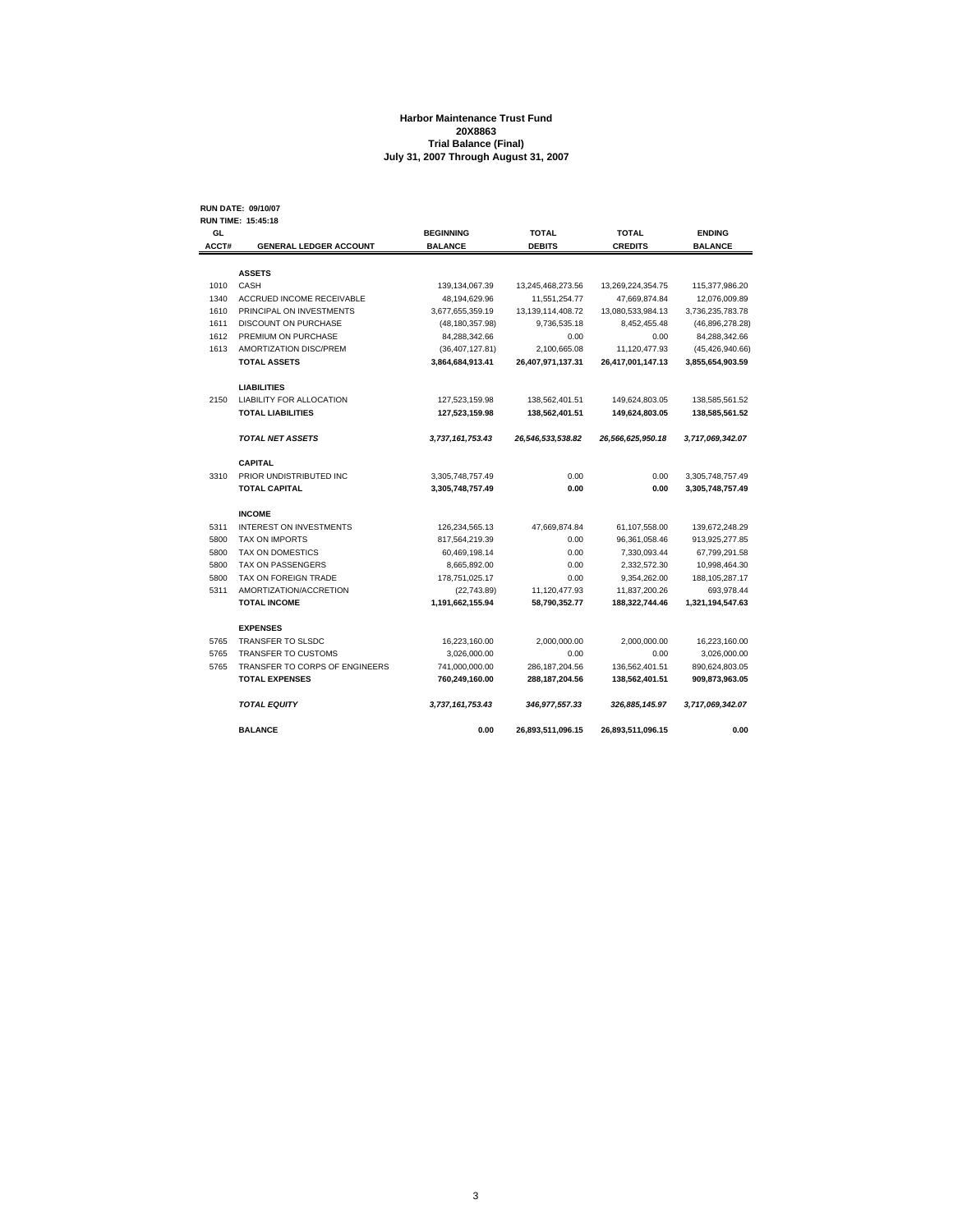## **Harbor Maintenance Trust Fund 20X8863 Balance Sheet (Final) August 31, 2007**

## *ASSETS*

|                                 | <b>Undisbursed Balances</b>                             |                        |    |                  |
|---------------------------------|---------------------------------------------------------|------------------------|----|------------------|
|                                 | Funds Available for Investment                          | \$<br>115,377,986.20   | \$ | 115,377,986.20   |
|                                 |                                                         |                        |    |                  |
| <b>Receivables</b>              |                                                         |                        |    |                  |
|                                 | <b>Interest Receivable</b>                              | \$<br>12,076,009.89    | \$ | 12,076,009.89    |
| <b>Investments</b>              |                                                         |                        |    |                  |
|                                 | 1 Principal On Investments                              | \$<br>3,736,235,783.78 |    |                  |
|                                 | <b>Discount on Purchase</b>                             | (46,896,278.28)        |    |                  |
|                                 | Premium on Purchase                                     | 84,288,342.66          |    |                  |
|                                 | <b>Amortization Disc/Prem</b><br><b>Net Investments</b> | (45, 426, 940.66)      | \$ | 3,728,200,907.50 |
|                                 |                                                         |                        |    |                  |
|                                 | <b>TOTAL ASSETS</b>                                     |                        | S  | 3,855,654,903.59 |
| <b>LIABILITIES &amp; EQUITY</b> |                                                         |                        |    |                  |
| <b>Liabilities</b>              |                                                         |                        |    |                  |
|                                 | <b>Other Liabilities</b>                                | \$<br>138,585,561.52   |    |                  |
|                                 |                                                         |                        | \$ | 138,585,561.52   |
| <b>Equity</b>                   | <b>Beginning Balance</b>                                | \$<br>3,305,748,757.49 |    |                  |
|                                 | Net Change                                              | 411,320,584.58         |    |                  |
|                                 | <b>Total Equity</b>                                     |                        |    | 3,717,069,342.07 |
|                                 | <b>TOTAL LIABILITIES &amp; EQUITY</b>                   |                        |    | 3,855,654,903.59 |
|                                 |                                                         |                        |    |                  |

## **Footnotes:**

1 Details about principal holdings and investment transaction data can be viewed at http://www.treasurydirect.gov/govt/reports/fip/acctstmt/acctstmt.htm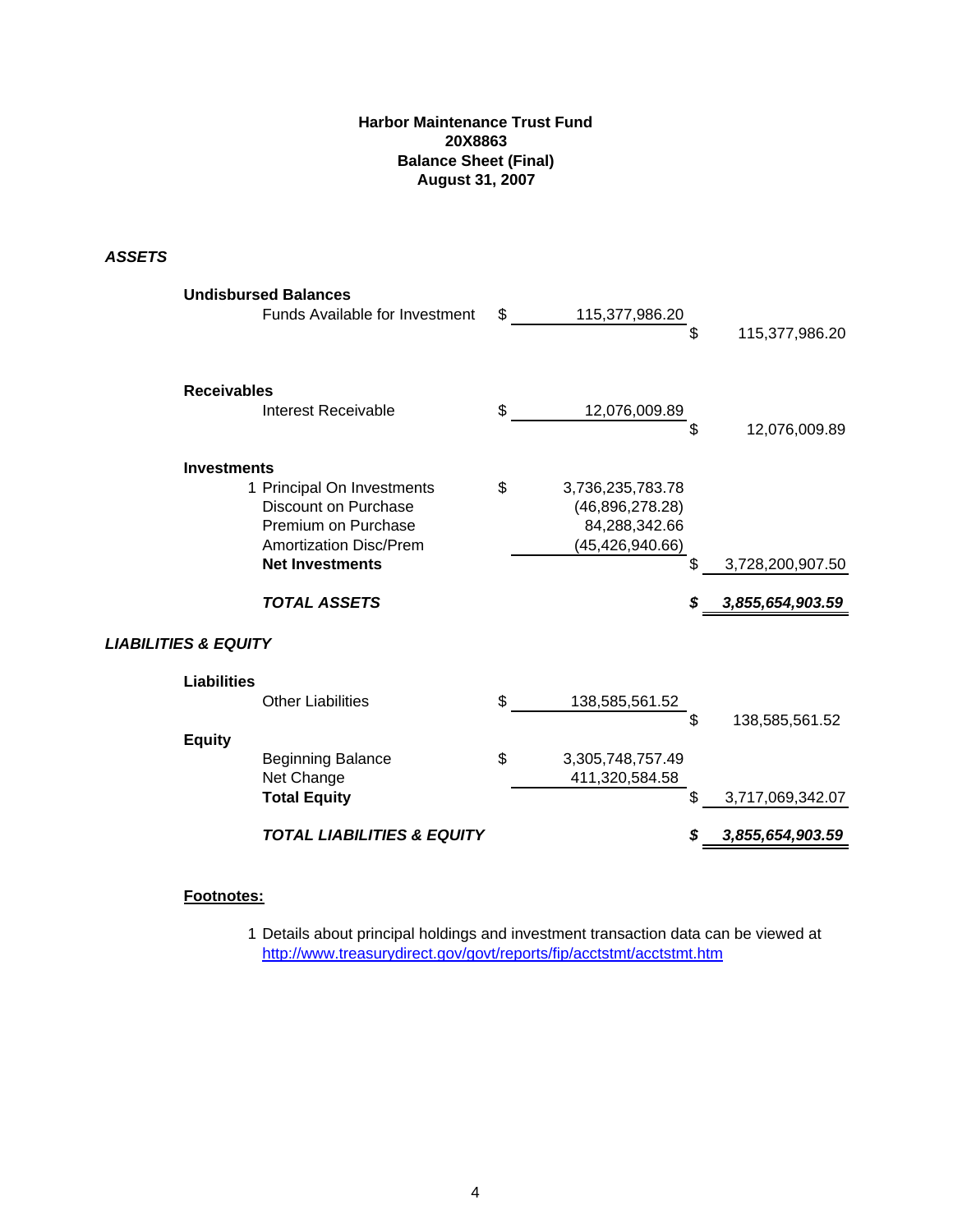### **Harbor Maintenance Trust Fund 20X8863 Income Statement (Final) October 1, 2006 Through August 31, 2007**

*RECEIPTS*

| טו וושטבוו           |                                 |    |                      |                   |
|----------------------|---------------------------------|----|----------------------|-------------------|
|                      |                                 |    | <b>Current Month</b> | Year-To-Date      |
| Revenue              |                                 |    |                      |                   |
|                      | Tax on Domestics                | \$ | 7,330,093.44 \$      | 67,799,291.58     |
|                      | Tax on Foreign Trade            |    | 9,354,262.00         | 188, 105, 287. 17 |
|                      | Tax on Imports                  |    | 96,361,058.46        | 913,925,277.85    |
|                      | Tax on Passengers               |    | 2,332,572.30         | 10,998,464.30     |
|                      | <b>Gross Revenue</b>            | \$ | 115,377,986.20 \$    | 1,180,828,320.90  |
|                      | <b>Investment Income</b>        |    |                      |                   |
|                      | 1 Interest on Investments       |    | 14, 154, 405. 49     | 140,366,226.73    |
|                      | <b>Total Investment Income</b>  | S  | 14,154,405.49 \$     | 140,366,226.73    |
|                      | <b>Net Receipts</b>             | \$ | 129,532,391.69 \$    | 1,321,194,547.63  |
|                      |                                 |    |                      |                   |
| <b>DISBURSEMENTS</b> |                                 |    |                      |                   |
|                      | Transfers to Corps of Engineers | \$ | 149,624,803.05 \$    | 890,624,803.05    |
|                      | <b>Transfers to Customs</b>     |    | 0.00                 | 3,026,000.00      |
|                      | <b>Transfers to SLSDC</b>       |    | 0.00                 | 16,223,160.00     |
|                      | <b>Total NonExpenditures</b>    |    | 149,624,803.05 \$    | 909,873,963.05    |
|                      | <b>Total Disbursements</b>      |    | 149,624,803.05 \$    | 909,873,963.05    |
|                      | <b>NET INCREASE/(DECREASE)</b>  |    | (20,092,411.36) \$   | 411,320,584.58    |

### **Footnotes**

1 Interest on Investments is reported on the accrual basis. Includes interest collected, premium paid, and accrued interest purchased.

| Interest on Investments Cash Basis: |  | 59,292,838.41 \$ | 162,799,849.63 |
|-------------------------------------|--|------------------|----------------|
|-------------------------------------|--|------------------|----------------|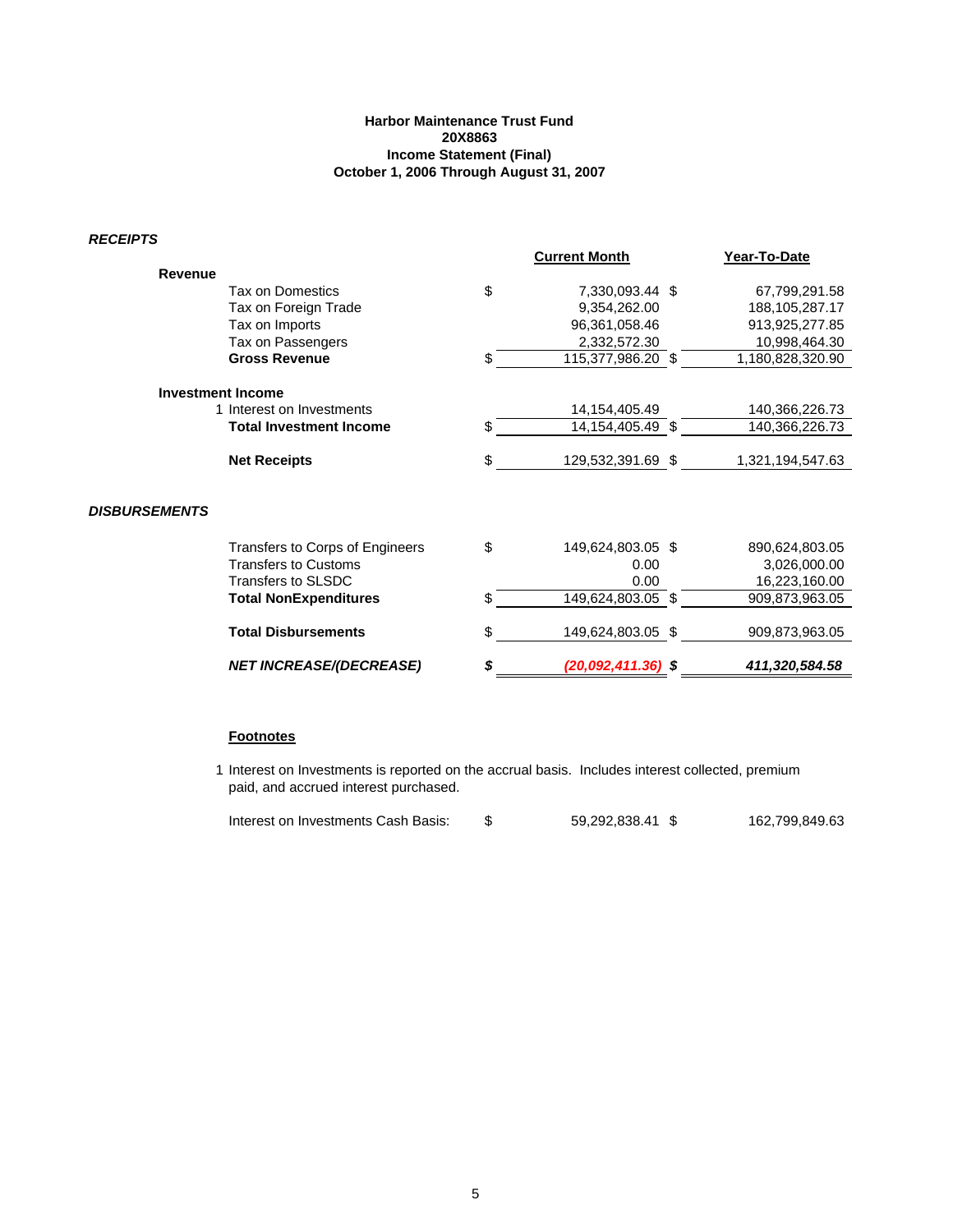#### **Harbor Maintenance Trust Fund 20X8863 Budget Reconciliation (Final) August 31, 2007**

| <b>Security Number/</b><br><b>Account Number</b> | Mandatory/<br><b>Discretionary</b> | TITLE                                                                                                                               | <b>AMOUNT</b>                                         |                    |
|--------------------------------------------------|------------------------------------|-------------------------------------------------------------------------------------------------------------------------------------|-------------------------------------------------------|--------------------|
| 5800<br>5800                                     |                                    | Interest on Investments (Cash)<br>Tax on Imports<br>Tax on Domestics                                                                | 162,799,849.63<br>913,925,277.85<br>67,799,291.58     |                    |
| 5800<br>5800                                     |                                    | Tax on Passengers<br>Tax on Foreign Trade                                                                                           | 10,998,464.30<br>188, 105, 287. 17                    |                    |
| 411400                                           | D                                  | <b>Appropriated Trust Fund Receipts</b>                                                                                             |                                                       | 1,343,628,170.53   |
| 412400                                           | D                                  | Amounts Appropriated From Specific Treasury-<br><b>Managed Trust Fund TAFS Reclassified - Payable</b><br><b>Temporarily Reduced</b> |                                                       | 0.00               |
| 416600                                           | D                                  | Allocations of Realized Authority - To Be Transferred<br><b>From Invested Balances</b>                                              |                                                       | (136, 562, 401.52) |
|                                                  |                                    | Transfers to Corps of Engineers                                                                                                     | (754,062,401.53)                                      |                    |
| 416700                                           | D                                  | Allocations of Realized Authority - Transferred<br><b>From Invested Balances</b>                                                    |                                                       | (754,062,401.53)   |
|                                                  |                                    | <b>Transfers to Customs</b><br>Transfers to SLSDC                                                                                   | (3,026,000.00)<br>(14, 200, 000.00)                   |                    |
| 412900                                           | D                                  | Amounts Approp from Specific Treasury - MTF<br><b>TAFS - Transfers Out</b>                                                          |                                                       | (17, 226, 000.00)  |
| 412700                                           | D                                  | Amounts Approp from Specific Treasury - MTF<br><b>TAFS - Payable</b>                                                                |                                                       | (2,023,160.00)     |
| 439400                                           | D                                  | <b>B</b> Receipts Unavailable For Obligation Upon<br><b>Collection</b>                                                              | (3,232,214,882.70)                                    |                    |
|                                                  |                                    | Rescinded Amount from FY 2006<br>Interest on Investments (Cash)                                                                     | (162, 840.00)<br>(162, 799, 849.63)                   |                    |
| 580000                                           |                                    | Tax on Imports                                                                                                                      | (913, 925, 277.85)                                    |                    |
| 580000                                           |                                    | Tax on Exports                                                                                                                      | 0.00                                                  |                    |
| 580000                                           |                                    | Tax on Domestics                                                                                                                    | (67, 799, 291.58)                                     |                    |
| 580000<br>580000                                 |                                    | Tax on Passengers<br>Tax on Foreign Trade                                                                                           | (10,998,464.30)<br>(188, 105, 287.17)                 |                    |
| 576519                                           |                                    | <b>Transfers to Customs</b>                                                                                                         | 3,026,000.00                                          |                    |
|                                                  |                                    | Transfers to SLSDC                                                                                                                  |                                                       |                    |
| 576518<br>576525                                 |                                    | Transfers to Corps of Engineers                                                                                                     | 16,223,160.00<br>890,624,803.05                       |                    |
| 439400                                           | D                                  | Receipts Unavailable For Obligation Upon<br>Collection                                                                              |                                                       | (3,666,131,930.18) |
| 420100                                           |                                    | <b>B</b> Total Actual Resources - Collected                                                                                         |                                                       | 3,232,377,722.70   |
|                                                  |                                    | Fund Balance with Treasury<br>Investments at Par<br>Less Discount @ Purchase                                                        | 115,377,986.20<br>3,736,235,783.78<br>(46,896,278.28) |                    |
|                                                  |                                    | Other Payables                                                                                                                      | (138, 585, 561.52)                                    |                    |
|                                                  |                                    | <b>Total Assets and Liabilities</b>                                                                                                 |                                                       | 3,666,131,930.18   |
|                                                  |                                    | Total Net Assets = 4394 +4124                                                                                                       |                                                       | (3,666,131,930.18) |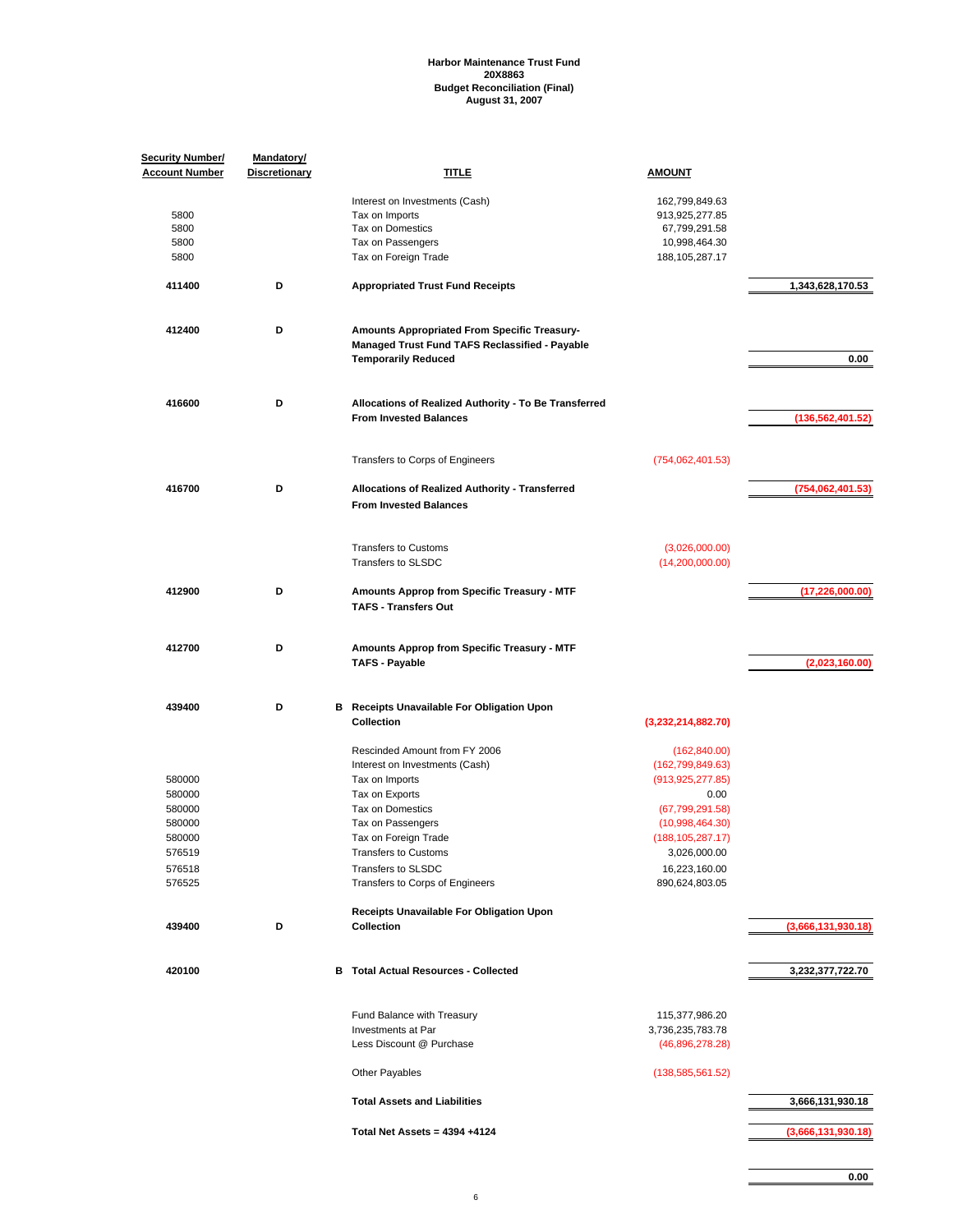### **Harbor Maintenance Trust Fund 20X8863 FACTS II Adjusted Trial Balance Report (Final) August 31, 2007**

| SGL<br>Account | <b>SGL Account Name</b>                                                                                                             |   | B/E M/D B/N | Amount             |
|----------------|-------------------------------------------------------------------------------------------------------------------------------------|---|-------------|--------------------|
| 1010           | <b>Fund Balance With Treasury</b>                                                                                                   | Е |             | 115,377,986.20     |
| 1610           | <b>Investments in U.S. Treasury Securities</b><br>Issued by the Bureau of Public Debt                                               | в |             | 3,163,512,000.00   |
| 1610           | <b>Investments in U.S. Treasury Securities</b><br><b>Issued by the Bureau of Public Debt</b>                                        | Е |             | 3,736,235,783.78   |
| 1611           | <b>Discount on U.S. Treasury Securities</b><br>Issued by the Bureau of Public Debt                                                  | E |             | (46,896,278.28)    |
| 1612           | <b>Premium on U.S. Treasury Securities</b><br>Issued by the Bureau of Public Debt                                                   | Е |             | 84,288,342.66      |
| 1613           | Amortization of Disc/Prem on U.S. Treasury Securities<br><b>Issued by the Bureau of Public Debt</b>                                 | Е |             | (45, 426, 940.66)  |
| 4114           | <b>Appropriated Trust Fund Receipts</b>                                                                                             | Е | D           | 1,343,628,170.53   |
| 4124           | <b>Amounts Appropriated From Specific Treasury-</b><br>Managed Trust Fund TAFS Reclassified - Payable<br><b>Temporarily Reduced</b> | Е | D           | 0.00               |
| 4127           | <b>Amounts Appropriated from Specific Treasury - MTF</b><br><b>TAFS - Payable</b>                                                   | Е | D           | (2,023,160.00)     |
| 4129           | Amounts Appropriated from Specific Treasury - MTF<br><b>TAFS - Transfers-Out</b>                                                    | Е | D           | (17, 226, 000.00)  |
| 4166           | Allocations of Realized Authority - To Be Transferred<br><b>From Invested Balances</b>                                              | B | D           | 0.00               |
| 4166           | Allocations of Realized Authority - To Be Transferred<br><b>From Invested Balances</b>                                              | Е | D           | (136, 562, 401.52) |
| 4167           | Allocations of Realized Authority - Transferred<br><b>From Invested Balances</b>                                                    | Е | D           | (754,062,401.53)   |
| 4201           | <b>Total Actual Resources - Collected</b>                                                                                           | в |             | 3,232,377,722.70   |
| 4201           | <b>Total Actual Resources - Collected</b>                                                                                           | Е |             | 3,232,377,722.70   |
| 4384           | <b>Temporary Reduction Returned by Appropriation</b>                                                                                | в | D           | (162, 840.00)      |
| 4384           | <b>Temporary Reduction Returned by Appropriation</b>                                                                                | Е | D           | 0.00               |
| 4394           | Receipts Unavailable For Obligation Upon Collection                                                                                 | в | D           | (3,232,214,882.70) |
| 4394           | Receipts Unavailable For Obligation Upon Collection                                                                                 | Е | D           | (3,666,131,930.18) |
|                |                                                                                                                                     |   |             | 0.00               |

**B/E** Beginning / Ending Balance

**M/D** Mandatory / Discretionary

**B/N** Balance / New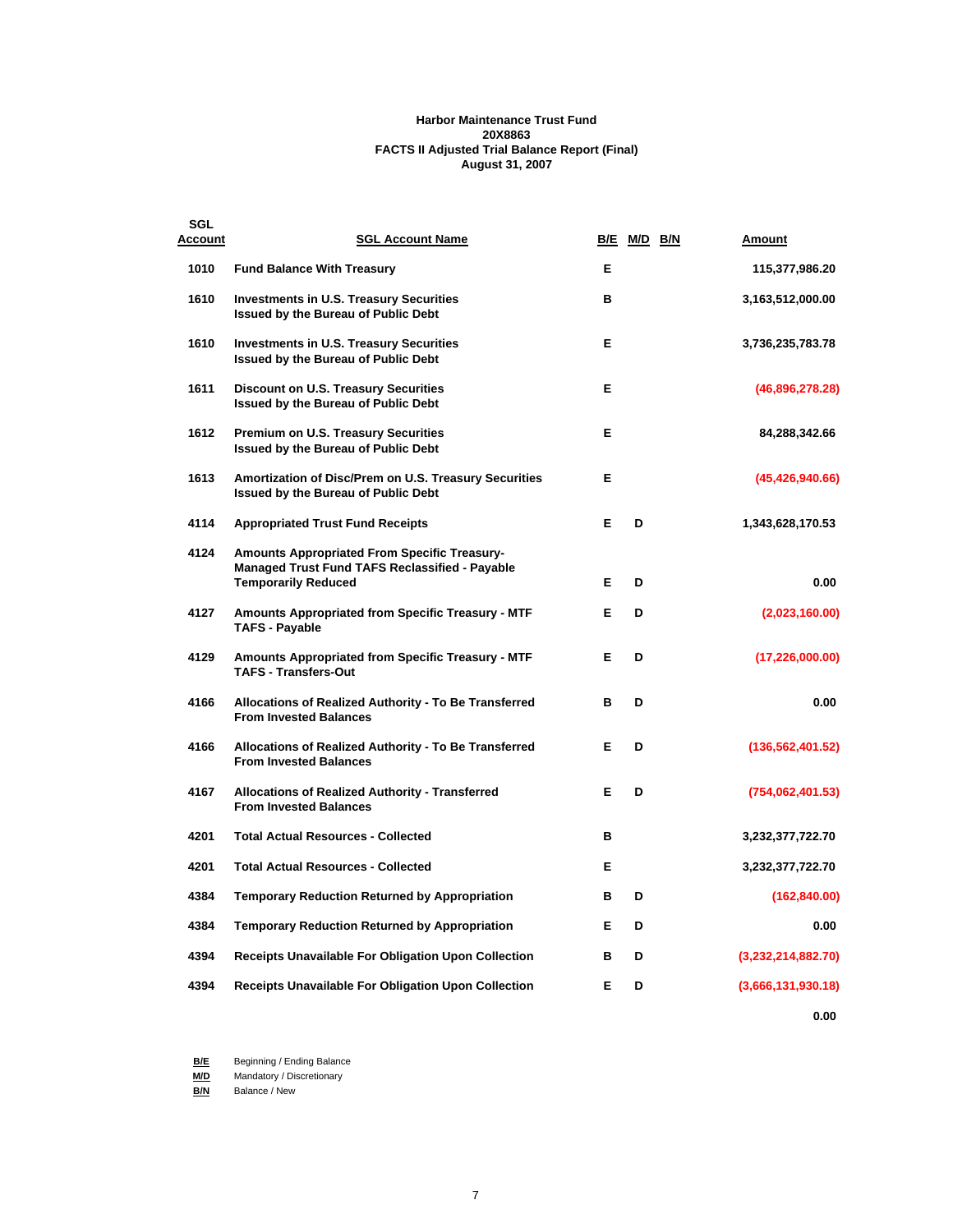#### Harbor Maintenance Trust Fund 20X8863 2150 Payable Detail (Final) August 31, 2007

|                        |      |                                | <b>New</b>       |                      |                 | <b>New</b> |               |                                      | <b>New</b> |                |                   |
|------------------------|------|--------------------------------|------------------|----------------------|-----------------|------------|---------------|--------------------------------------|------------|----------------|-------------------|
| 2150 Payable           |      | As of 09/30/06 Transfers 10/06 | <b>Authority</b> | <b>Balance 10/06</b> | Transfers 11/06 | Authority  | Balance 11/06 | <b>Transfers 12/06</b>               | Authority  | Balance 12/06  | Transfers 01/07   |
| Transfers to Customs   | 0.00 | 0.00                           | 0.00             | 0.00                 | 0.00            | 0.00       | 0.00          | 0.00                                 | 0.00       | 0.00           | 0.00              |
| Transfers to SLSDC     | 0.00 | 0.00                           | 0.00             | 0.00                 | 0.00            | 0.00       | 0.00          | 0.00                                 | 0.00       | 0.00           | (1,500,000.00)    |
| Transfers to COE       | 0.00 | 0.00                           | 0.00             | 0.00                 | 0.00            | 0.00       |               | 0.00 (185,250,000.09) 741,000,000.00 |            | 555,749,999.91 | (61,749,999.99)   |
| Total                  | 0.00 | 0.00                           | 0.00             | 0.00                 | 0.00            | 0.00       |               | 0.00 (185,250,000.09) 741,000,000.00 |            | 555,749,999.91 | (63, 249, 999.99) |
| <b>Current Payable</b> | 0.00 | 0.00                           | 0.00             | 0.00                 | 0.00            | 0.00       |               | 0.00 (185,250,000.09) 741,000,000.00 |            | 555,749,999.91 | (63, 249, 999.99) |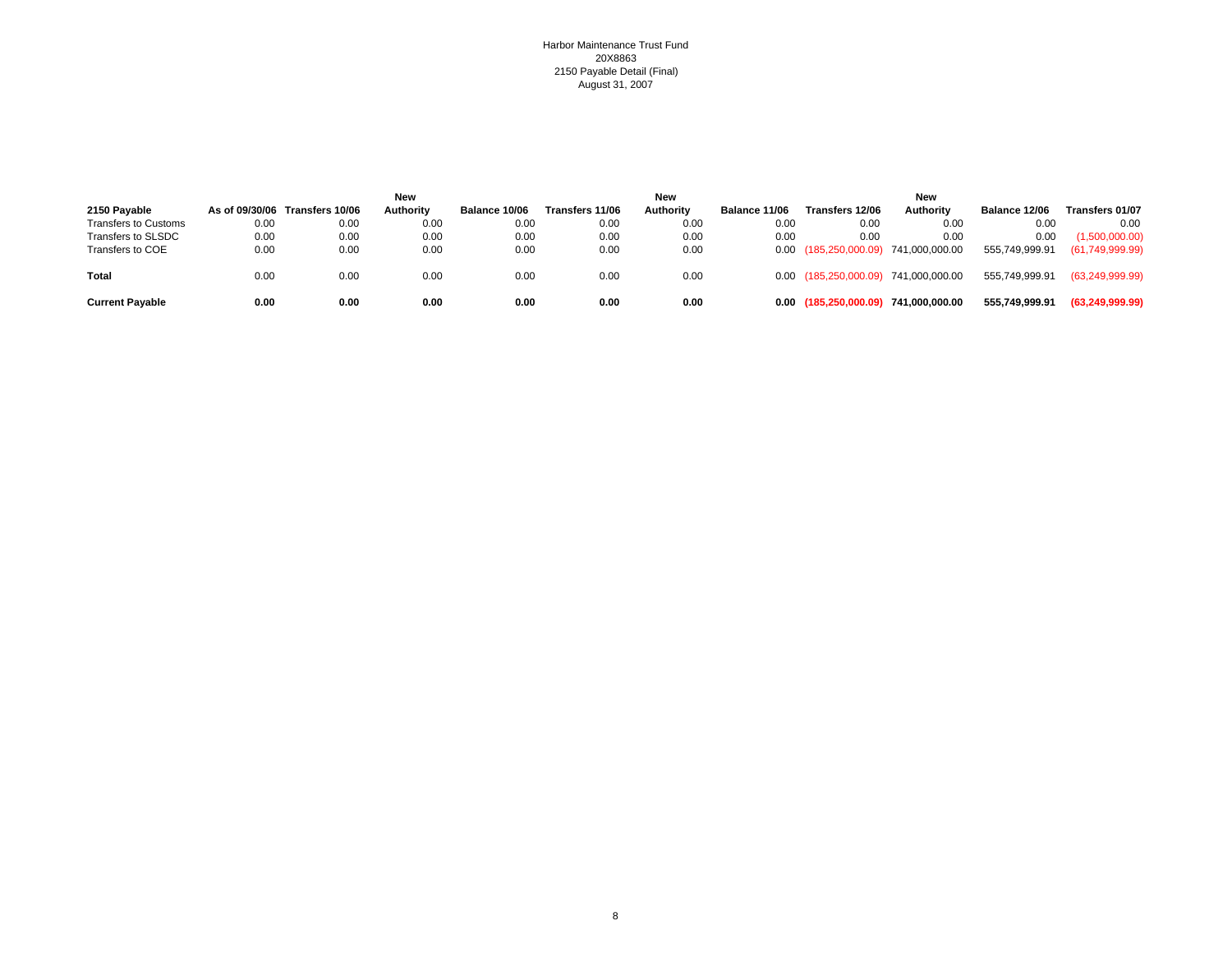Harbor Maintenance Trust Fund 20X8863 2150 Payable Detail (Final) August 31, 2007

| New       |                | <b>New</b>    |                 |                                | New          |                      |                |                 |                |                                |                |
|-----------|----------------|---------------|-----------------|--------------------------------|--------------|----------------------|----------------|-----------------|----------------|--------------------------------|----------------|
| Authority | Balance 01/07  | Authority     | Transfers 02/07 | Balance 02/07                  | Authority    | Transfers 03/07      | Balance 03/07  | Transfers 04/07 | Balance 04/07  | Transfers 05/07                | Balance 05/07  |
| 0.00      | 0.00           | 0.00          | 0.00            | 0.00                           | 3,026,000.00 | (3,026,000.00)       | 0.00           | 0.00            | 0.00           | 0.00                           | 0.00           |
| 0.00      | (1,500,000.00) | 16,121,160.00 | (1,000,000.00)  | 13.621.160.00                  | 102,000.00   | (4,000,000.00)       | 9,723,160.00   | 0.00            | 9.723.160.00   | (600,000.00)                   | 9,123,160.00   |
| 0.00      | 493.999.999.92 | 0.00          | (61,749,999.99) | 432,249,999.93                 |              | 0.00 (61,749,999.99) | 370.499.999.94 | (61,749,999.99) | 308.749.999.95 | (61,749,999.99) 246,999,999.96 |                |
|           |                |               |                 |                                |              |                      |                |                 |                |                                |                |
| 0.00      | 492.499.999.92 | 16.121.160.00 |                 | (62,749,999.99) 445,871,159.93 | 3.128.000.00 | (68,775,999.99)      | 380.223.159.94 | (61,749,999.99) | 318.473.159.95 | (62,349,999.99) 256,123,159.96 |                |
|           |                |               |                 |                                |              |                      |                |                 |                |                                |                |
| 0.00      | 492.499.999.92 | 16,121,160.00 | (62,749,999.99) | 445,871,159.93                 | 3.128.000.00 | (68,775,999.99)      | 380.223.159.94 | (61,749,999.99) | 318.473.159.95 | (62,349,999.99)                | 256.123.159.96 |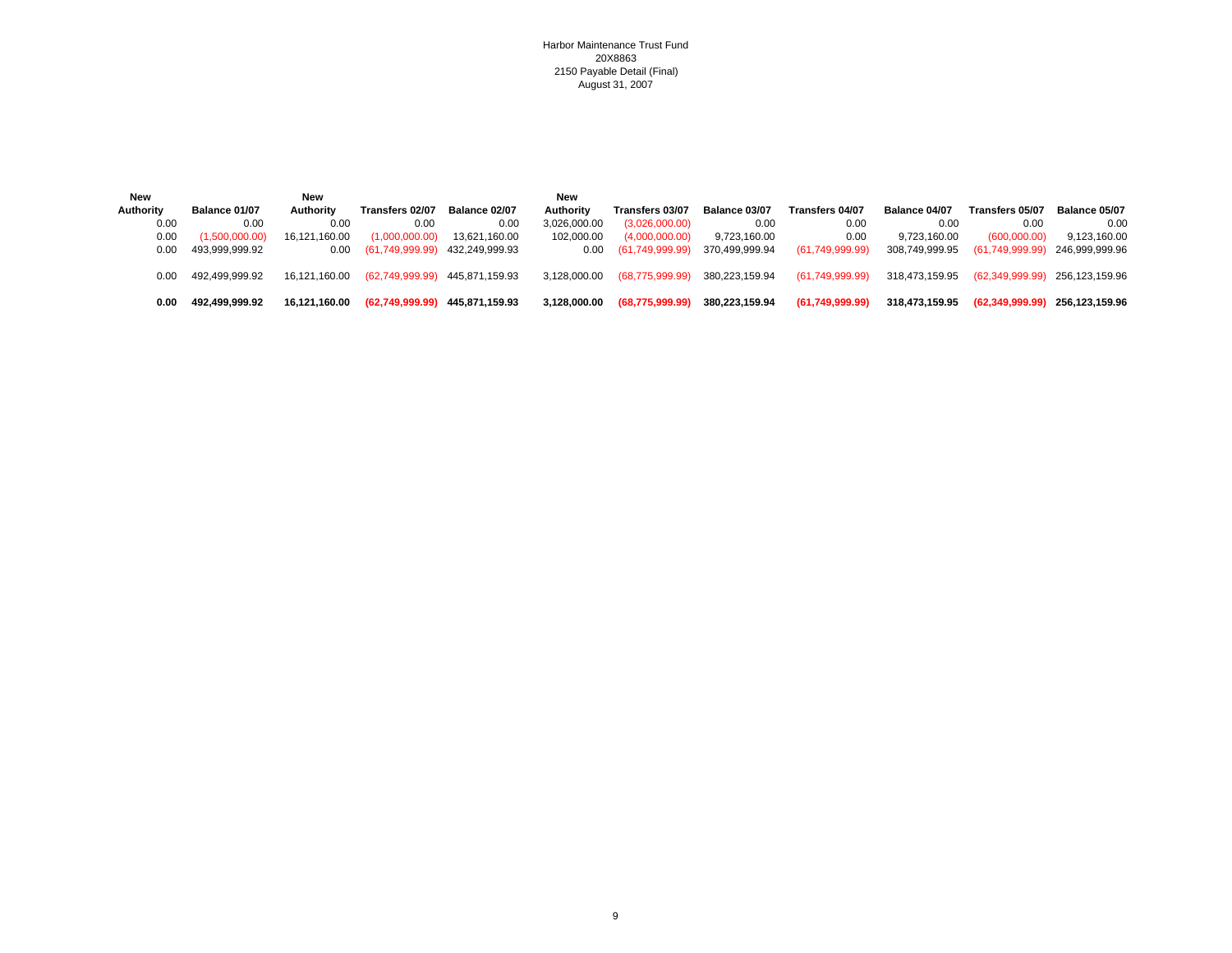#### Harbor Maintenance Trust Fund 20X8863 2150 Payable Detail (Final) August 31, 2007

|                                |                |                   |                                |                    | New            |                    |                | New       |                 |                |
|--------------------------------|----------------|-------------------|--------------------------------|--------------------|----------------|--------------------|----------------|-----------|-----------------|----------------|
| Transfers 06/07                | Balance 06/07  | Transfers 07/07   | Balance 07/07                  | Transfers 08/07    | Authority      | <b>Rescissions</b> | Balance 08/07  | Authority | Transfers 09/07 | Balance 09/07  |
| 0.00                           | 0.00           | 0.00              | 0.00                           | 0.00               |                | 0.00               | 0.00           |           |                 | 0.00           |
| (600,000.00)                   | 8,523,160.00   | (4,500,000.00)    | 4,023,160.00                   | (2,000,000.00)     |                | 0.00               | 2,023,160.00   |           | 0.00            | 2,023,160.00   |
| (61,749,999.99)                | 185,249,999.97 |                   | (61,749,999.99) 123,499,999.98 | (136, 562, 401.51) | 149.624.803.05 | 0.00               | 136.562.401.52 | 0.00      | 0.00            | 136,562,401.52 |
| (62,349,999.99) 193,773,159.97 |                |                   | (66,249,999.99) 127,523,159.98 | (138.562.401.51)   |                | 0.00               | 138.585.561.52 |           | 0.00            | 138,585,561.52 |
| (62,349,999.99)                | 193.773.159.97 | (66, 249, 999.99) | 127.523.159.98                 | (138.562.401.51)   |                | 0.0C               | 138.585.561.52 |           | 0.00            | 138.585.561.52 |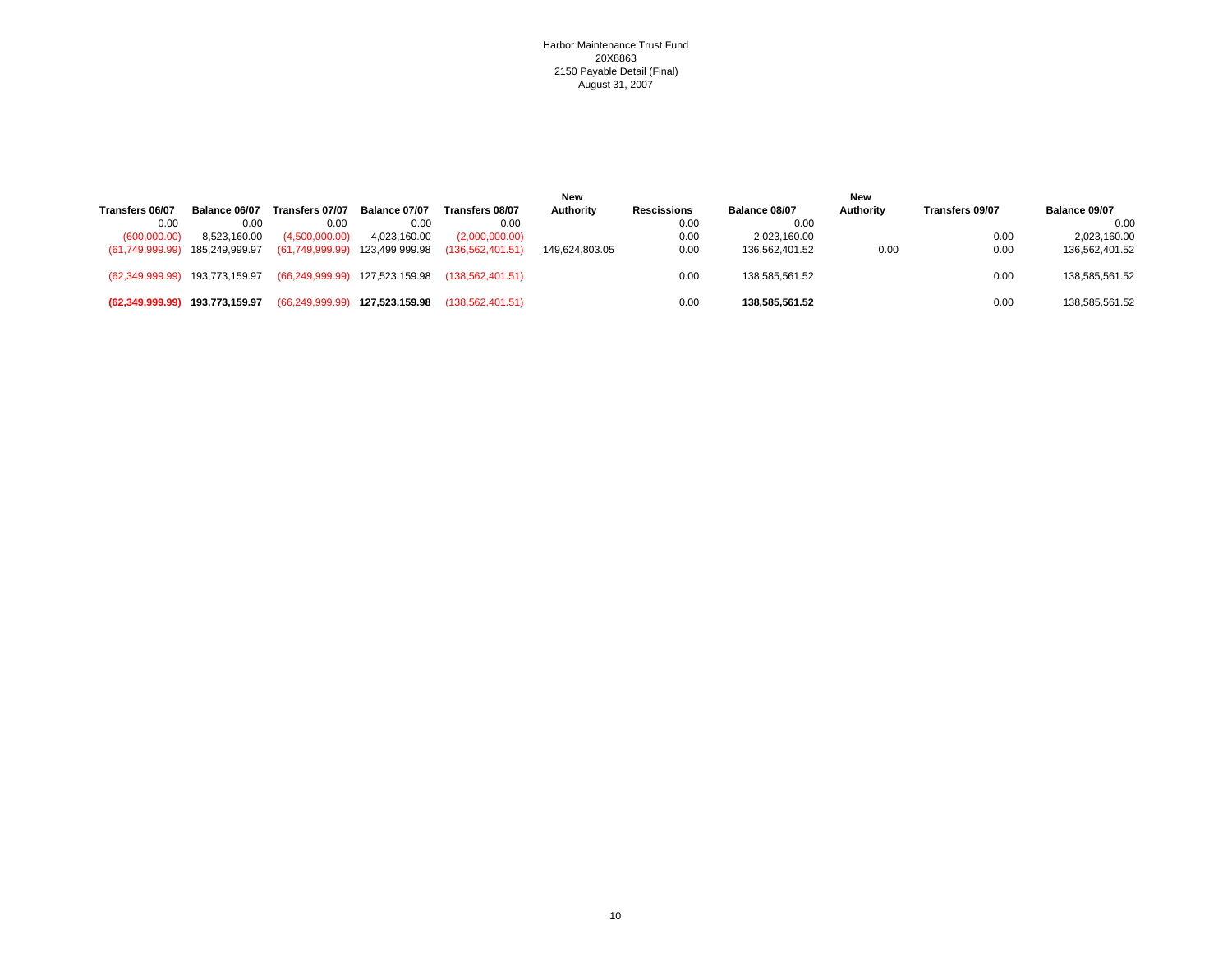#### **Harbor Maintenance Trust Fund20X8863 Attest Adjusted Trial Balance (Final) July 31, 2007 Through August 31, 2007**

|       | <b>RUN DATE: 09/10/07</b>       |                   |                   |                   |                   |                         |                  |                |                  |                   |
|-------|---------------------------------|-------------------|-------------------|-------------------|-------------------|-------------------------|------------------|----------------|------------------|-------------------|
|       | <b>RUN TIME: 15:45:18</b>       |                   |                   |                   |                   |                         | <b>ATTEST</b>    |                | <b>ATTEST</b>    | <b>ATTEST</b>     |
| G/L   |                                 | <b>BEGINNING</b>  | <b>TOTAL</b>      | <b>TOTAL</b>      | <b>ENDING</b>     |                         | <b>ADJUSTING</b> |                | <b>ADJUSTING</b> | <b>ENDING</b>     |
| ACCT# | <b>DESCRIPTION</b>              | <b>BALANCE</b>    | <b>DEBITS</b>     | <b>CREDITS</b>    | <b>BALANCE</b>    |                         | <b>DEBITS</b>    |                | <b>CREDITS</b>   | <b>BALANCE</b>    |
|       | <b>ASSETS</b>                   |                   |                   |                   |                   |                         |                  |                |                  |                   |
| 1010  | CASH                            | 139, 134, 067.39  | 13,245,468,273.56 | 13,269,224,354.75 | 115,377,986.20    |                         | 0.00             |                | 0.00             | 115,377,986.20    |
| 1340  | ACCRUED INCOME RECEIVABLE       | 48.194.629.96     | 11.551.254.77     | 47.669.874.84     | 12,076,009.89     |                         | 0.00             |                | 0.00             | 12,076,009.89     |
| 1610  | PRINCIPAL ON INVESTMENTS        | 3.677.655.359.19  | 13.139.114.408.72 | 13.080.533.984.13 | 3.736.235.783.78  |                         | 0.00             |                | 0.00             | 3,736,235,783.78  |
| 1611  | <b>DISCOUNT ON PURCHASE</b>     | (48, 180, 357.98) | 9,736,535.18      | 8,452,455.48      | (46,896,278.28)   |                         | 0.00             |                | 0.00             | (46,896,278.28)   |
| 1612  | PREMIUM ON PURCHASE             | 84,288,342.66     | 0.00              | 0.00              | 84,288,342.66     |                         | 0.00             |                | 0.00             | 84,288,342.66     |
| 1613  | AMORTIZATION DISC/PREM          | (36, 407, 127.81) | 2.100.665.08      | 11.120.477.93     | (45, 426, 940.66) |                         | 0.00             |                | 0.00             | (45, 426, 940.66) |
|       | <b>TOTAL ASSETS</b>             | 3,864,684,913.41  | 26,407,971,137.31 | 26,417,001,147.13 | 3,855,654,903.59  |                         | 0.00             |                | 0.00             | 3,855,654,903.59  |
|       | <b>LIABILITIES</b>              |                   |                   |                   |                   |                         |                  |                |                  |                   |
| 2150  | <b>LIABILITY FOR ALLOCATION</b> | 127,523,159.98    | 138.562.401.51    | 149,624,803.05    | 138,585,561.52    | $\overline{1}$          | 138.585.561.52   |                | 0.00             | 0.00              |
|       | <b>TOTAL LIABILITIES</b>        | 127,523,159.98    | 138,562,401.51    | 149,624,803.05    | 138,585,561.52    |                         | 138.585.561.52   |                | 0.00             | 0.00              |
|       |                                 |                   |                   |                   |                   |                         |                  |                |                  |                   |
|       | <b>TOTAL NET ASSETS</b>         | 3,737,161,753.43  | 26,546,533,538.82 | 26,566,625,950.18 | 3,717,069,342.07  |                         | 138,585,561.52   |                | 0.00             | 3,855,654,903.59  |
|       | <b>CAPITAL</b>                  |                   |                   |                   |                   |                         |                  |                |                  |                   |
| 3310  | PRIOR UNDISTRIBUTED INC         | 3,305,748,757.49  | 0.00              | 0.00              | 3,305,748,757.49  | $\overline{\mathbf{2}}$ | 138,585,561.52   |                | 0.00             | 3,167,163,195.97  |
|       | PROGRAM AGENCY EQUITY           | 0.00              | 0.00              | 0.00              | 0.00              |                         | 0.00             | $\overline{2}$ | 138,585,561.52   | 138,585,561.52    |
|       | <b>TOTAL CAPITAL</b>            | 3.305.748.757.49  | 0.00              | 0.00              | 3.305.748.757.49  |                         | 138.585.561.52   |                | 138.585.561.52   | 3,305,748,757.49  |
|       | <b>INCOME</b>                   |                   |                   |                   |                   |                         |                  |                |                  |                   |
| 5311  | <b>INTEREST ON INVESTMENTS</b>  | 126,234,565.13    | 47,669,874.84     | 61,107,558.00     | 139,672,248.29    |                         | 0.00             |                | 0.00             | 139,672,248.29    |
| 5800  | <b>TAX ON IMPORTS</b>           | 817.564.219.39    | 0.00              | 96.361.058.46     | 913.925.277.85    |                         | 0.00             |                | 0.00             | 913.925.277.85    |
| 5800  | TAX ON DOMESTICS                | 60,469,198.14     | 0.00              | 7.330.093.44      | 67.799.291.58     |                         | 0.00             |                | 0.00             | 67,799,291.58     |
| 5800  | TAX ON PASSENGERS               | 8,665,892.00      | 0.00              | 2,332,572.30      | 10,998,464.30     |                         | 0.00             |                | 0.00             | 10,998,464.30     |
| 5800  | TAX ON FOREIGN TRADE            | 178,751,025.17    | 0.00              | 9,354,262.00      | 188, 105, 287. 17 |                         | 0.00             |                | 0.00             | 188, 105, 287. 17 |
| 5311  | AMORTIZATION/ACCRETION          | (22, 743.89)      | 11,120,477.93     | 11,837,200.26     | 693.978.44        |                         | 0.00             |                | 0.00             | 693,978.44        |
|       | <b>TOTAL INCOME</b>             | 1,191,662,155.94  | 58,790,352.77     | 188,322,744.46    | 1,321,194,547.63  |                         | 0.00             |                | 0.00             | 1,321,194,547.63  |
|       | <b>EXPENSES</b>                 |                   |                   |                   |                   |                         |                  |                |                  |                   |
| 5765  | TRANSFER TO SLSDC               | 16,223,160.00     | 2,000,000.00      | 2,000,000.00      | 16,223,160.00     |                         | 0.00             | $\overline{1}$ | 2,023,160.00     | 14,200,000.00     |
| 5765  | TRANSFER TO CUSTOMS             | 3,026,000.00      | 0.00              | 0.00              | 3,026,000.00      |                         | 0.00             | $\overline{1}$ | 0.00             | 3,026,000.00      |
| 5765  | TRANSFER TO CORPS OF ENGINEERS  | 741,000,000.00    | 286, 187, 204. 56 | 136,562,401.51    | 890,624,803.05    |                         | 0.00             | $\overline{1}$ | 136,562,401.52   | 754,062,401.53    |
|       | <b>TOTAL EXPENSES</b>           | 760,249,160.00    | 288, 187, 204.56  | 138,562,401.51    | 909,873,963.05    |                         | 0.00             |                | 138,585,561.52   | 771,288,401.53    |
|       | <b>TOTAL EQUITY</b>             | 3,737,161,753.43  | 346,977,557.33    | 326,885,145.97    | 3,717,069,342.07  |                         | 138,585,561.52   |                | 277, 171, 123.04 | 3,855,654,903.59  |
|       | <b>BALANCE</b>                  | 0.00              | 26,893,511,096.15 | 26,893,511,096.15 | 0.00              |                         | 277,171,123.04   |                | 277, 171, 123.04 | 0.00              |
|       |                                 |                   |                   |                   |                   |                         |                  |                |                  |                   |

#### **Footnotes**

**1 To reverse the current payable of \$136,562,401.52 to convert the "Transfer to Corps of Engineers" account into a cash basis figure.**

**1 To reverse the current payable of \$2,023,160.00 to convert the "Transfer to SLSDC" account into a cash basis figure.**

**1 To reverse the current payable of \$0.00 to convert the "Transfer to Customs" account into a cash basis figure.**

**2 To reclassify the current payable of \$138,585,561.52 as Program Agency Equity.**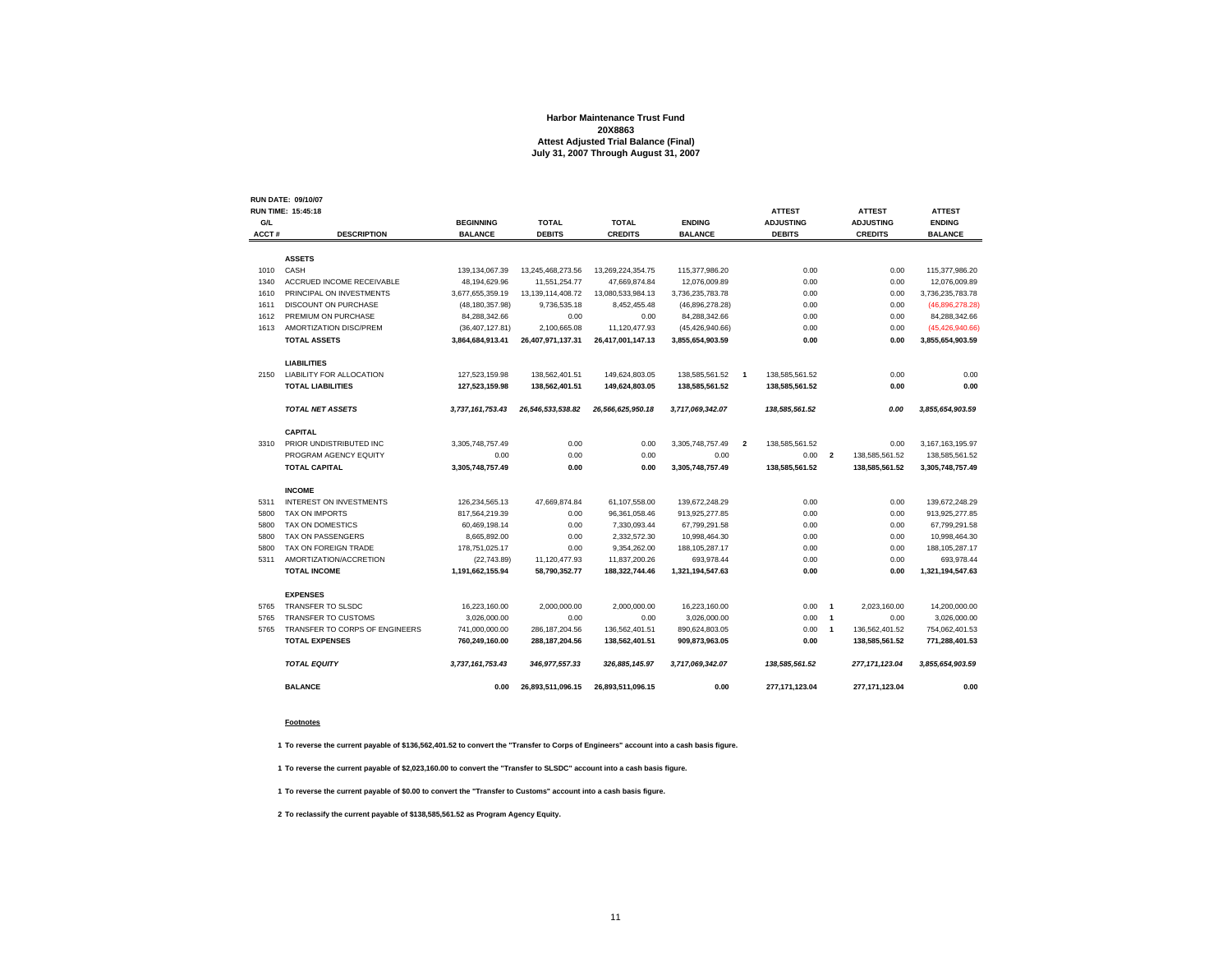## **Harbor Maintenance Trust Fund 20X8863 Attest Schedule of Assets & Liabilities (Final) August 31, 2007**

*ASSETS*

| <b>Undisbursed Balances</b><br>Funds Available for Investment | \$<br>115,377,986.20   | \$ | 115,377,986.20   |
|---------------------------------------------------------------|------------------------|----|------------------|
| <b>Receivables</b>                                            |                        |    |                  |
| Interest Receivable                                           | \$<br>12,076,009.89    | \$ | 12,076,009.89    |
| <b>Investments</b>                                            |                        |    |                  |
| Net Investments                                               | \$<br>3,728,200,907.50 | \$ | 3,728,200,907.50 |
| <b>TOTAL ASSETS</b>                                           |                        | S  | 3,855,654,903.59 |
| <b>LIABILITIES</b>                                            |                        |    |                  |
| <b>Program Agency Equity</b>                                  |                        |    |                  |
| Available                                                     | \$<br>138,585,561.52   | \$ | 138,585,561.52   |
| Other:                                                        |                        |    |                  |
| <b>Beginning Balance</b>                                      | \$<br>3,167,163,195.97 |    |                  |
| Net Change<br><b>Total Equity</b>                             | \$<br>549,906,146.10   | \$ | 3,717,069,342.07 |
| <b>TOTAL LIABILITIES &amp; EQUITY</b>                         |                        |    | 3,855,654,903.59 |